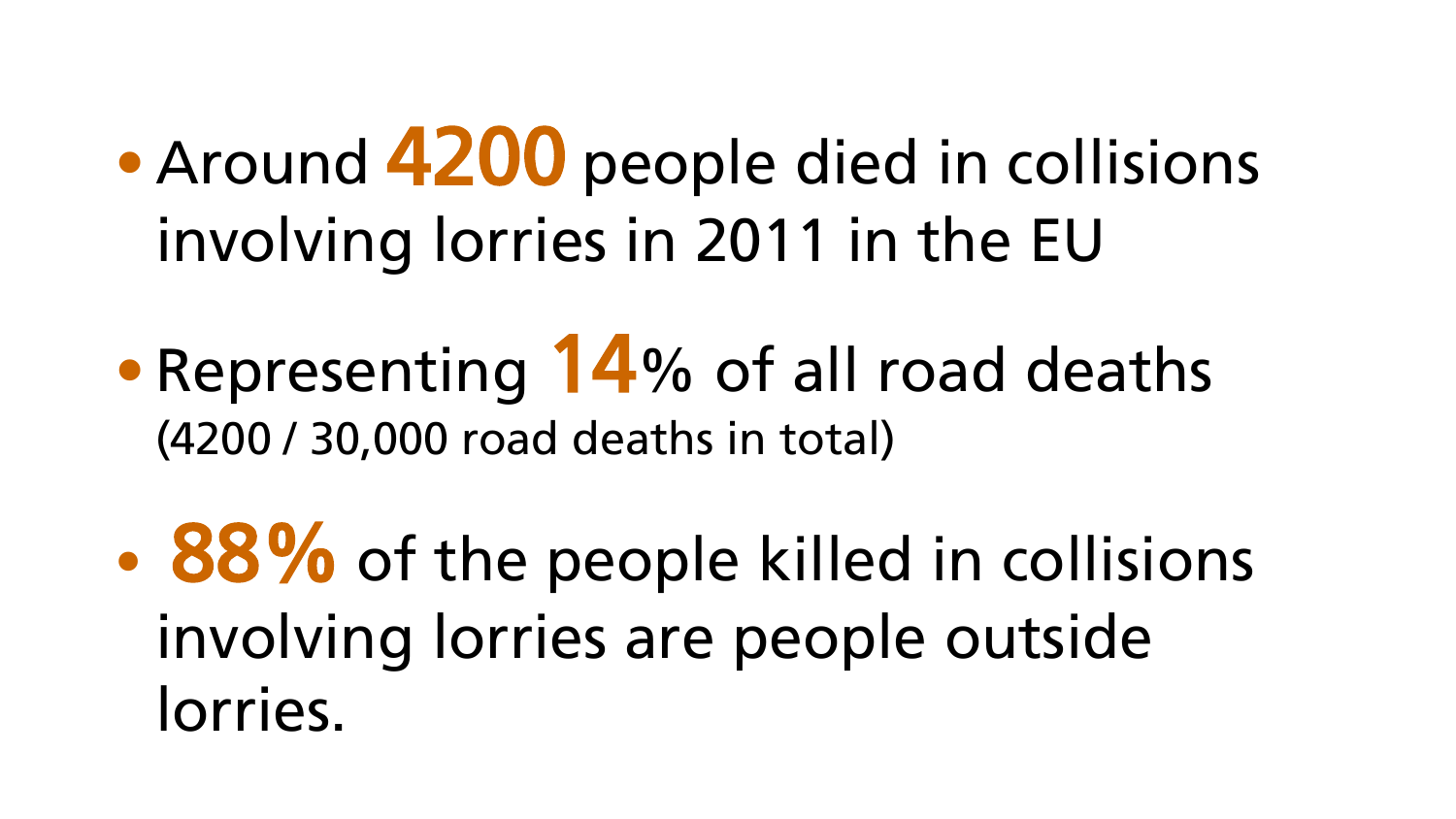## Deaths in collisions involving a lorry (% by type of road users)

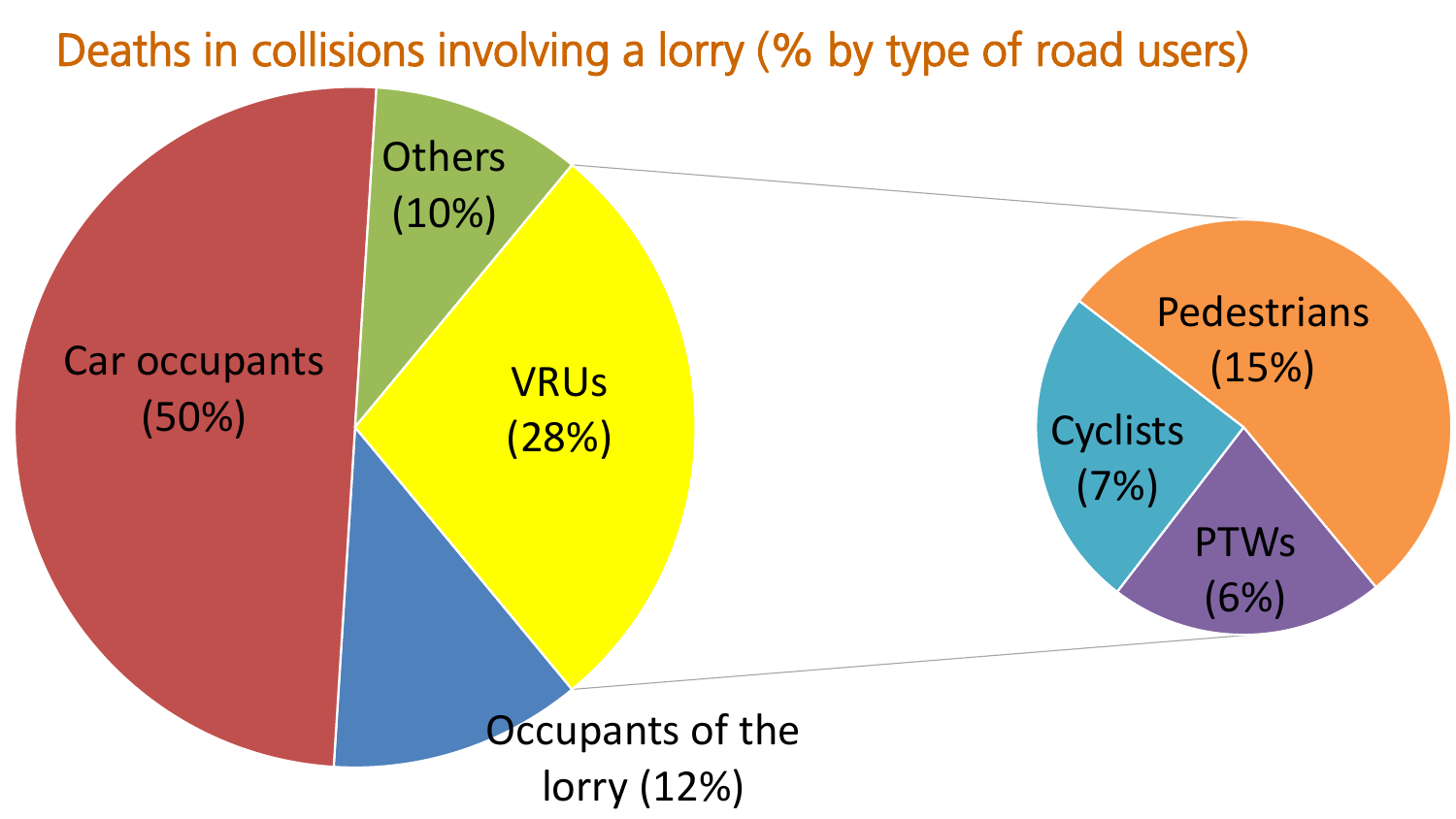## • Road collisions involving lorries are rare.

• But more serious than other collisions because of the great size and mass of these vehicles.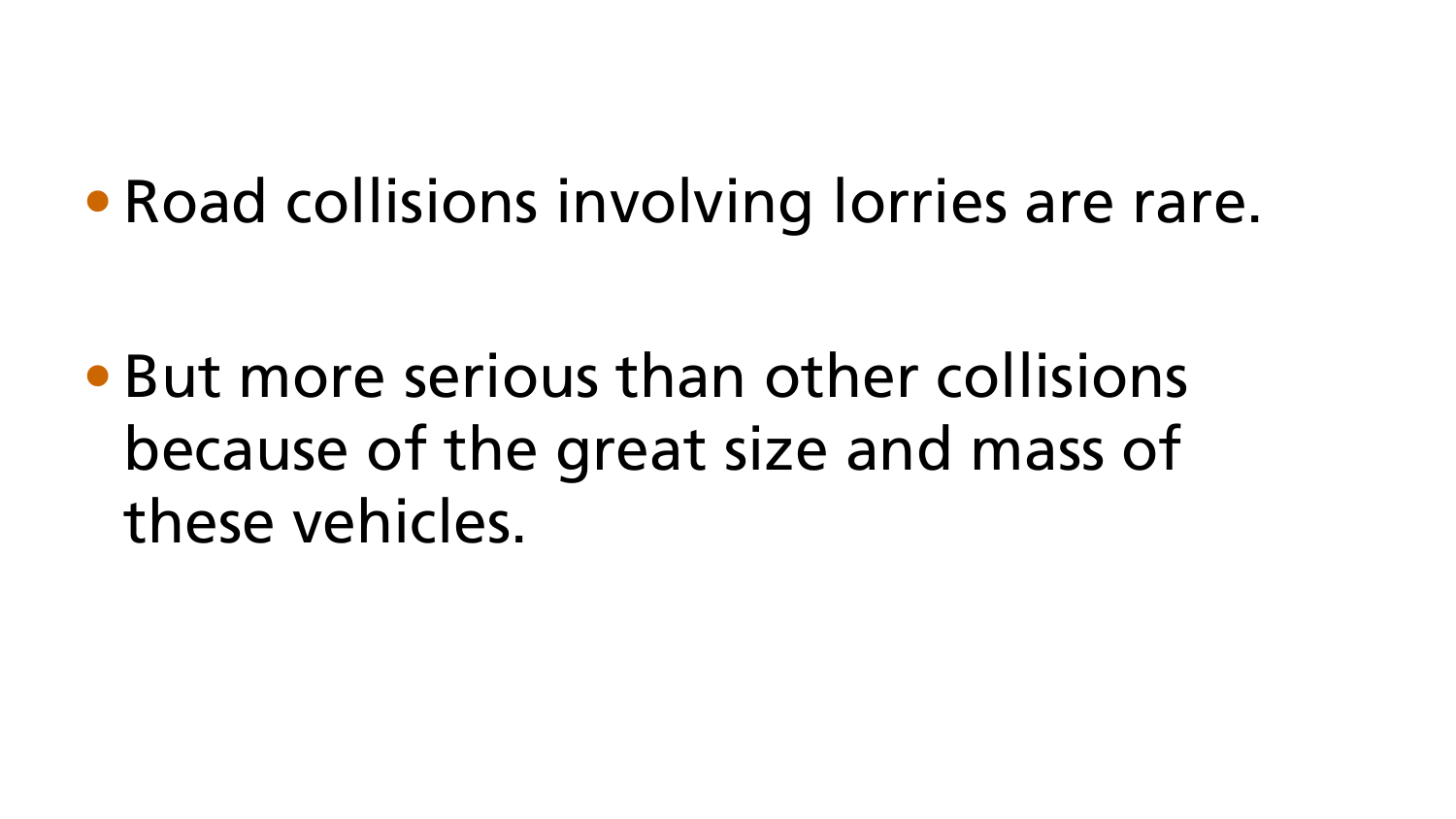Lorries involved in more than twice as many fatal collisions per billion km travelled as the average vehicles in Sweden, GB, Switzerland, France, Austria and Poland

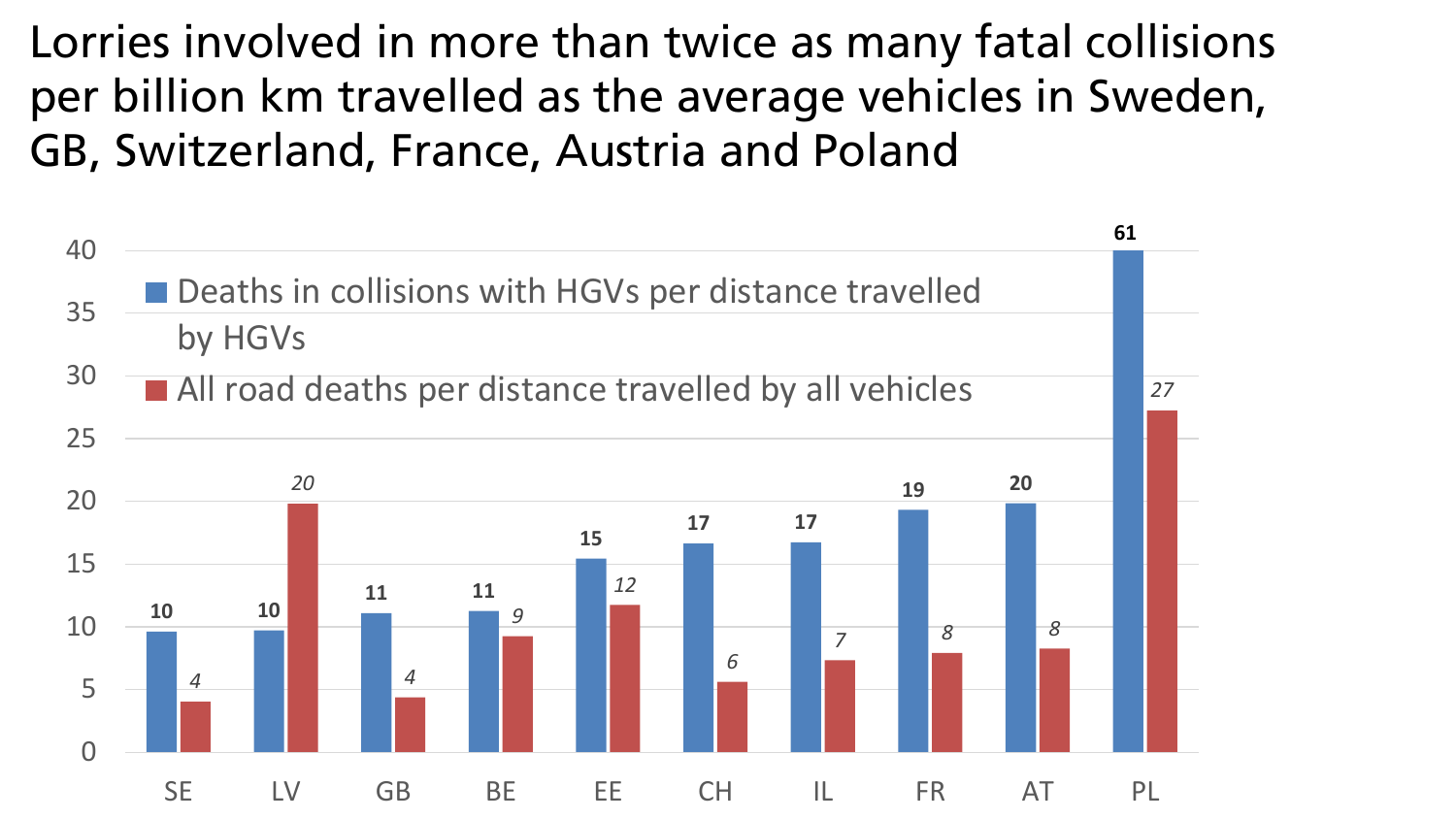• Part of those collisions are due to lateral and rear-end collisions at dusk or in the dark.

• So it is relevant to consider retrofitting contour marking for lorries.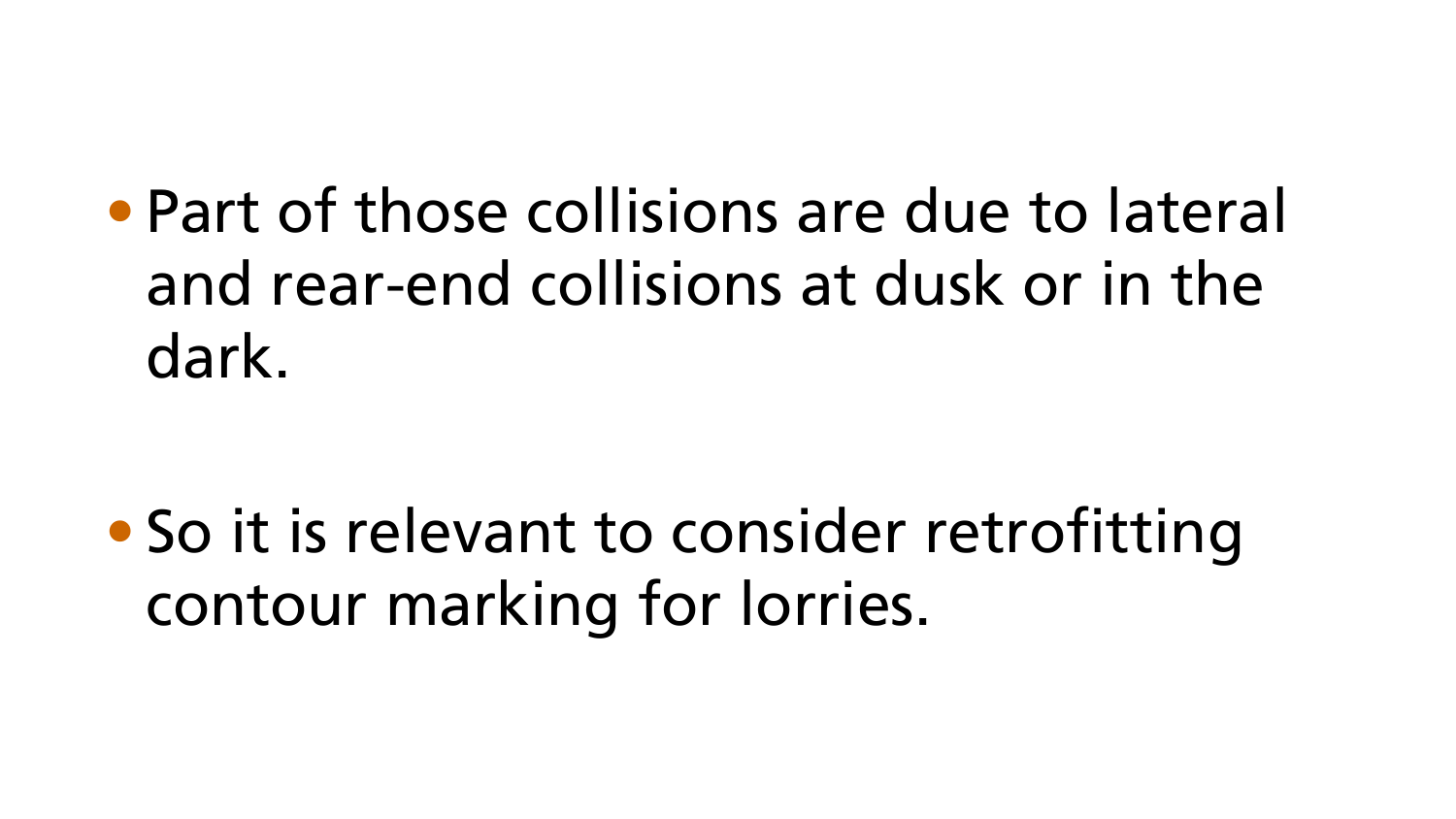## Other recommendations at the EU level include



• Encourage Member States to increase enforcement of speed limits, tachograph rules and driving times, vehicle inspection and driving licence, particularly relevant to the safety of lorries



• Monitor implementation of the professional driver training Directive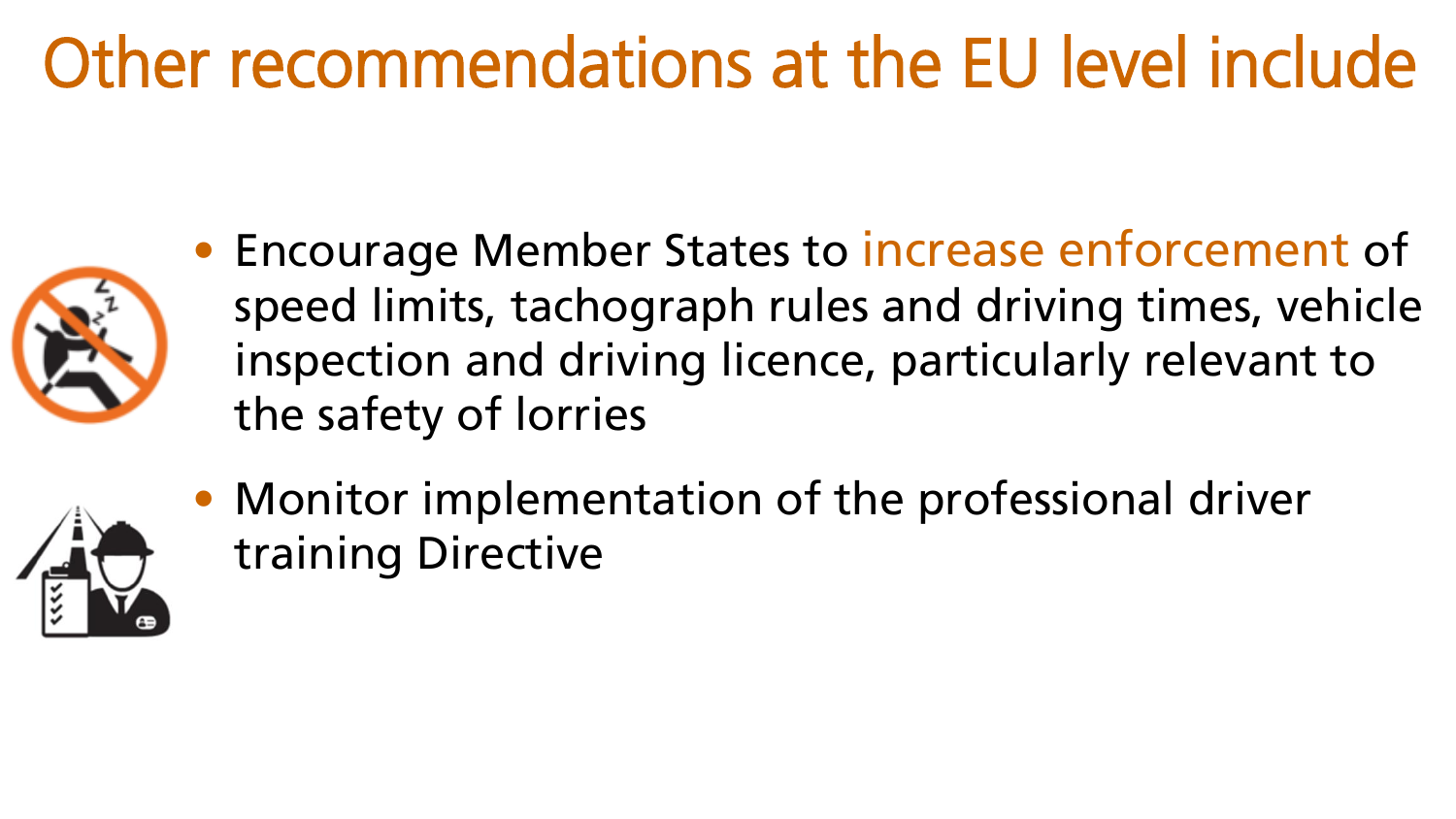• Mandate Alcohol Interlocks for professional drivers.



• Mandate overridable assisting Intelligent Speed Assistance (ISA) to all vehicles, including lorries.